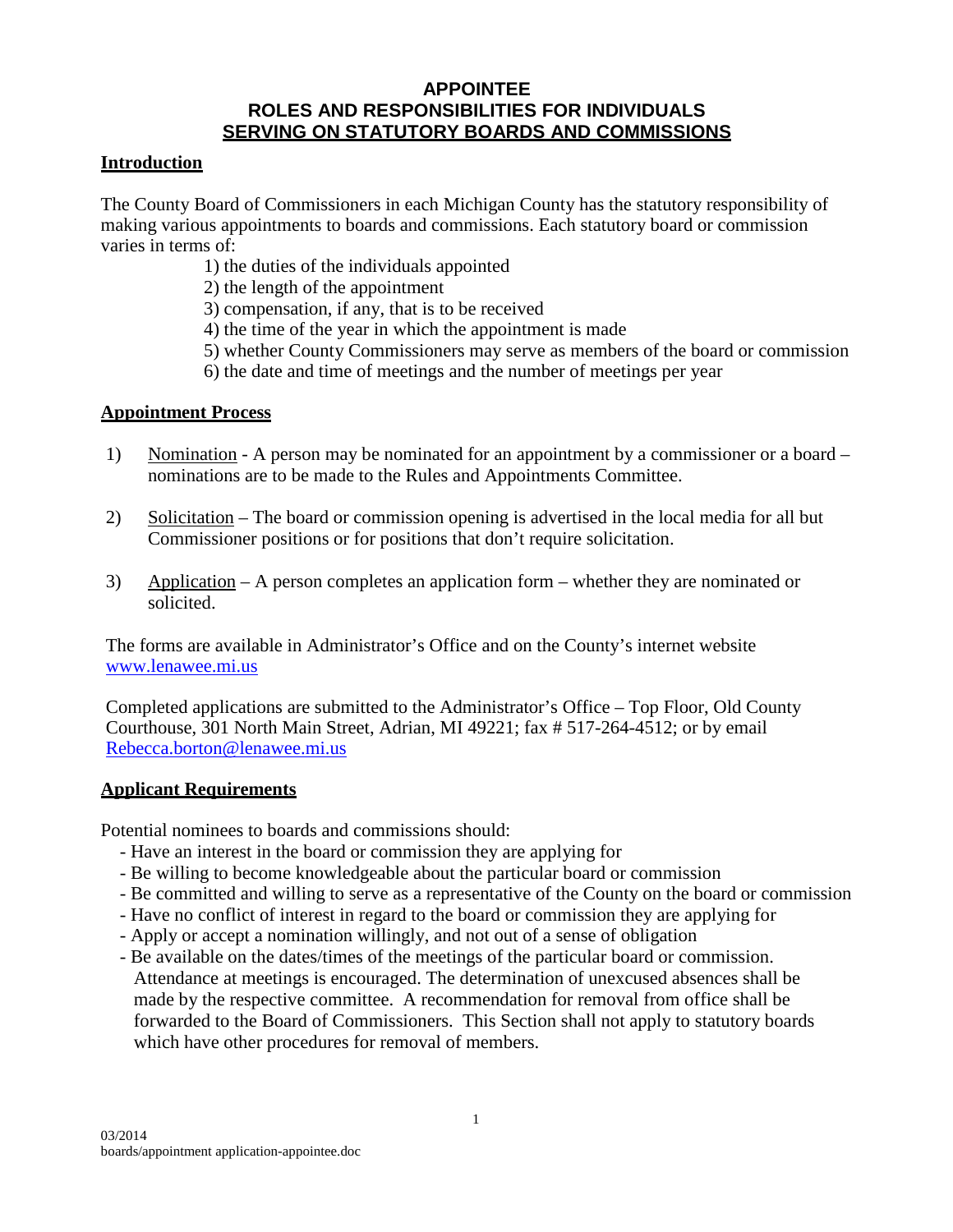**Roles and Responsibilities** - The roles of individuals appointed to various boards and commissions vary depending on the statutory nature of the appointment.

- 1) Some board or commission appointments serve only in an **advisory capacity** while other positions may be both **advisory and policy management**. The statutes govern the nature of the role of the board or commission.
	- a) **Advisory Boards**  Boards and commissions which are advisory in nature function as a sounding board to the agency director or management personnel. The board member is appointed to solicit feedback from the community and to advise the management staff on such issues as program priorities, the success of the agency in meeting stated objectives and to provide assistance to management staff in addressing issues and concerns which may develop in relationship to the agency functioning in the community. Separating an advisory role from a policy management role is a fine line which may have to be defined by mutual agreement between the board and management staff. The internal day-to-day management and operation of an agency is not the function of an advisory board unless the management staff solicits input. If the operation, management and performance is below desired levels (assuming it is known what those levels are), the advisory body has an obligation to provide feedback to the management staff and actively seek resolution of the deficiencies.
	- b) **Advisory and Policy Management Boards**  Boards or commissions which have both advisory and policy management responsibilities, such as hiring the agency director, performing evaluation of management, approving contracts, and approving and reviewing budgets, require a more active role on the part of appointed board members. Such boards or commissions require the appointee to gain an in-depth understanding not only of the financing arrangements but of the operating policies and guidelines which contribute to the operation of the agency. However, the day-to-day management of the agency remains with the management staff.
- 2) After Appointment:
	- a) Once appointed, board and commission members have the responsibility to become familiar with the goals and objectives of the agency, and any state and/or county statutes which guide the operation of the agency and its financing arrangements. Some agencies have a complex financing arrangement with federal, state and local funds involved. Developing a knowledge base of the financing arrangement is important if the board member is to fulfill their role as a contributing member to the advisory body.
	- b) Appointees should be mindful that they are serving as a representative of the County on the board or commission.
	- c) Appointees should come prepared to meetings. Board members should take the time to become familiar with the agency, its challenges, problems and programs. In addition, gaining operational knowledge of the financial condition is paramount to becoming an effective board member.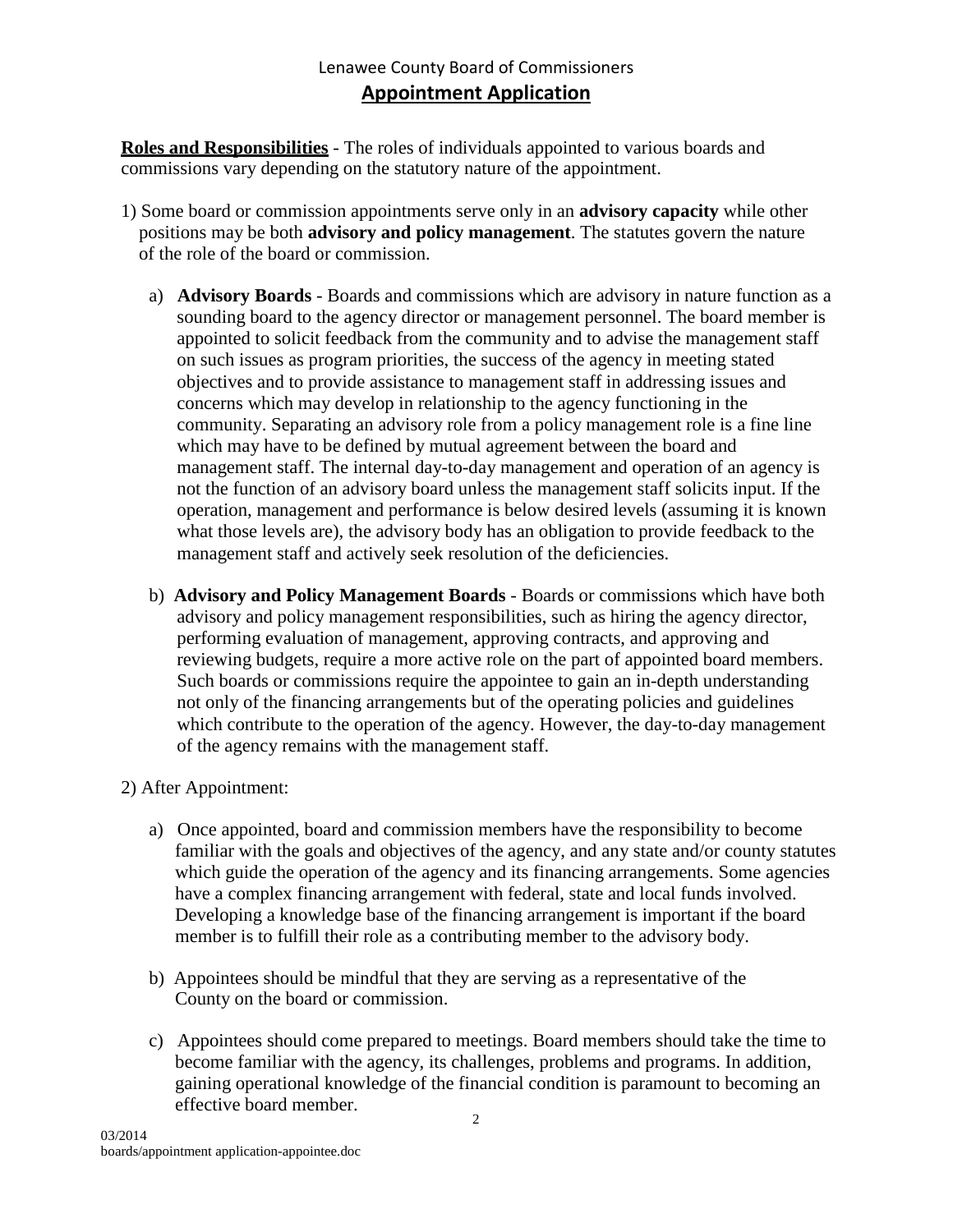# Lenawee County Board of Commissioners **Appointment Application**

| Please complete and return this questionnaire, along with any additional information you<br>would like to be considered to the Lenawee County Board of Commissioners<br>Attention: Rules & Appointments Committee<br>301 N. Main St.<br>Adrian, MI 49221 |  |                                                                                          |                                    |  |
|----------------------------------------------------------------------------------------------------------------------------------------------------------------------------------------------------------------------------------------------------------|--|------------------------------------------------------------------------------------------|------------------------------------|--|
| Email: rebecca.borton@lenawee.mi.us                                                                                                                                                                                                                      |  | or Fax: (517) 264-4512                                                                   |                                    |  |
| Board/Position for which you would like to be considered:                                                                                                                                                                                                |  |                                                                                          |                                    |  |
| Is this an application for reappointment? Yes $\square$                                                                                                                                                                                                  |  | $No\square$<br>How long have you served                                                  |                                    |  |
|                                                                                                                                                                                                                                                          |  |                                                                                          |                                    |  |
| Home Address: Note and the set of the set of the set of the set of the set of the set of the set of the set of the set of the set of the set of the set of the set of the set of the set of the set of the set of the set of t                           |  |                                                                                          |                                    |  |
| Home Telephone: ___________________________________Cellphone: __________________                                                                                                                                                                         |  |                                                                                          |                                    |  |
|                                                                                                                                                                                                                                                          |  |                                                                                          |                                    |  |
| Are you a United States Citizen Yes $\square$ No $\square$<br>Lenawee County Resident Yes □ No□<br>Have you ever been convicted of a felony? Yes $\Box$                                                                                                  |  | Registered Voter Yes $\square$<br>At least 18 years of age Yes $\Box$<br>No <sub>1</sub> | No <sub>1</sub><br>No <sub>1</sub> |  |
| Briefly indicate any special skills/experience that would you bring to this board?                                                                                                                                                                       |  |                                                                                          |                                    |  |
|                                                                                                                                                                                                                                                          |  |                                                                                          |                                    |  |
|                                                                                                                                                                                                                                                          |  |                                                                                          |                                    |  |
|                                                                                                                                                                                                                                                          |  |                                                                                          |                                    |  |

# Present appointments

| <b>Board &amp; Title</b> | Dates served |  |
|--------------------------|--------------|--|
|                          |              |  |
|                          |              |  |
|                          |              |  |
|                          |              |  |
|                          |              |  |